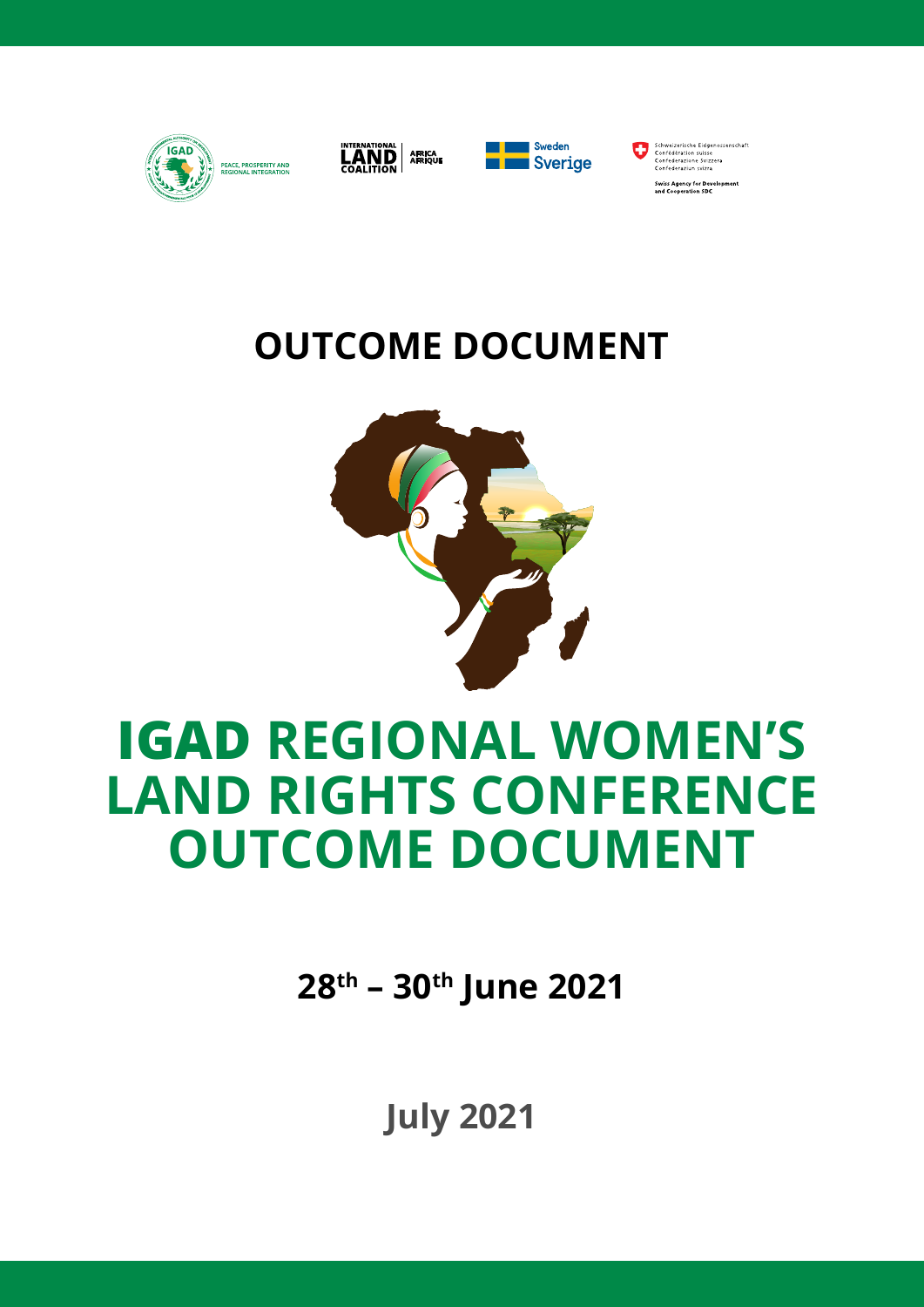### **OUTCOME DOCUMENT OF THE IGAD REGIONAL WOMEN'S LAND RIGHTS CONFERENCE 28th – 30th JUNE 2021**

#### *Beyond Policy: Accelerating Actions towards Achieving Women's Land Tenure Security in the IGAD Region*

- 1 We, the Member States representatives from the Ministries and Departments responsible for Lands, Gender and Women Affairs from the IGAD Region, Intergovernmental Organizations, Civil Society Organizations, Grassroots Women, Researchers, Development Partners and the IGAD Secretariat, have gathered in this Virtual IGAD Regional Women's Land Rights Conference convened by the Inter-Governmental Authority on Development (IGAD) and International Land Coalition-Africa to review the status of women on land in the IGAD region and chart the way forward in accelerating actions towards the realization of women's land rights beyond policy. Our deliberations in this conference have taken account of the voices of national governments, grassroots women, researchers and practitioners in land governance and gender equality worldwide in terms of concerns, priorities, and strategies conveyed for closing the gender gap on land.
- **2** We gather with a sense of urgency and determination to accelerate the realization of the women land rights in the IGAD region as we move towards the Africa We Want. We renew our commitment to the AU Agenda 2063, SDGs and the international and regional instruments that provide for equal land rights for all, and we resolve to intensify actions and all efforts to achieve the set targets in these instruments.
- We take cognizance and welcome significant and substantial advancements that have been made in securing women's land rights. These include gender responsive policy, legal and institutional frameworks, diverse levels of affirmative action and investments to empower stakeholders towards the realization of women land rights.
- We note with concern the extant policy and legal gaps, gaps in the implementation and enforcement<br>of laws, capacity and institutional challenges as well as knowledge and information gaps that have slowed progress toward closing the gender gap on land. In this regard, we have identified key issues and strategies to be addressed through a multi-stakeholder approach as individual nations and collectively as the IGAD region.

#### **Issues Impacting on the realization of Secure Rights to Land for Women in the IGAD Region.**

#### **5 Policy and Legislative Frameworks**

IGAD Member States have progressive laws that promote equality and nondiscrimination between men and women. However, we take note of the weaknesses and slowness in their implementation. It is imperative for the Member States and all stakeholders to establish national mechanisms to ensure effective implementation of equality and non-discrimination between women and men by (a) bringing customary, religious or indigenous laws systems in conformity with international human rights law and/or (b) providing opt-out clauses from such systems through strengthening gender equality and equity as well as nondiscrimination in statutory law.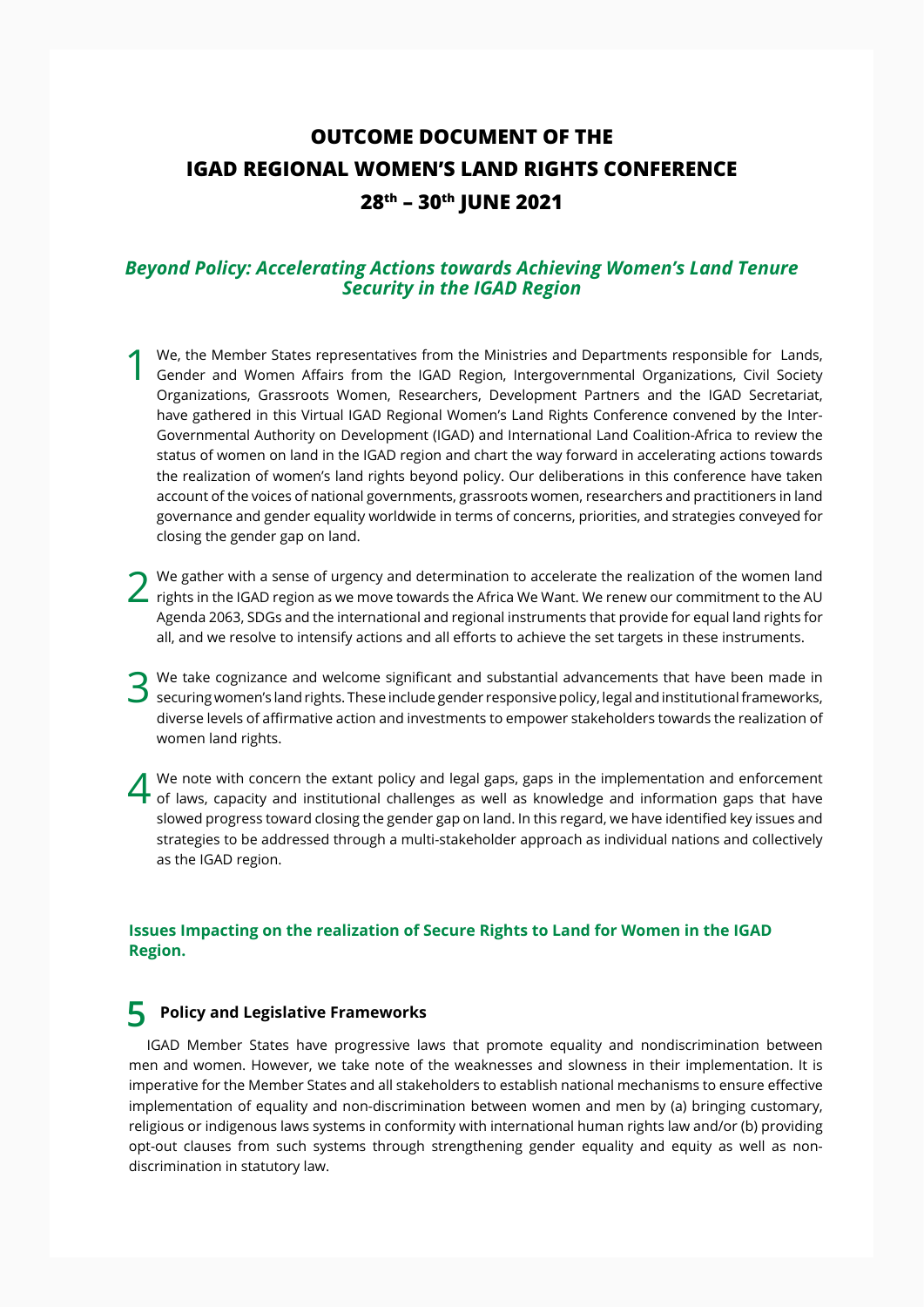#### *Key Issues to address include:*

- *Five of the Seven IGAD Member States do not have National Land Policies. This makes it difficult to mainstream gender into implementation of land sector reform.*
- *Two of the Seven IGAD Member States have National Land Policies. There is need to review these policies and laws to strengthen women's land rights.*
- *Weak implementation and enforcement of policies and laws supporting women's land rights.*
- *Gender neutral housing policies and urban planning.*
- *Limited integration of gender equality in land use and management leading to increased land degradation and reduced productivity on land.*
- *Legal pluralism leaves women's land rights vulnerable, often undefined and unenforceable (i.e. Statutory, Religious, Customary).*
- *Inadequate awareness, of the legal and policy frameworks on women land rights at the grassroots level and among duty bearers.*
- *Need to strengthen inter-country learning*

### **6 Culture, Religion and Customary Practice**

Although Customary and/or religious systems may be more accessible for dispute resolution than the formal justice systems, particularly in rural areas, they are still subject to local power structures from which women are typically excluded. Adjudicators may still rely on traditional norms and not have the knowledge, skills or desire to apply the gender equality principles enshrined in the Constitutions of the IGAD Member States law.

Women are insufficiently represented in both formal and informal land governance institutions (i.e. land administration, dispute resolution, land use management, and communal land management, among others). This is largely attributed to unclear gender quotas in policy and legal frameworks, cultural norms and biases, women's lower level of education compared to men, and women's lack of confidence and 'voice' to engage on land matters.

It is not uncommon in the IGAD region to find that culture supports male inheritance of family land with women only accessing land through their relationships to men.

#### *Key issues to address include:*

- *Limited representation of women in land governance structures both formal and informal right from community to national levels. These structures span from land administration, land justice delivery institutions and land use and management institutions.*
- *Limited access to justice by women within the formal and informal justice systems.*
- *Persistent patriarchal customary land tenure systems that discriminate against women and girls in succession and inheritance, as well as individual ownership of land.*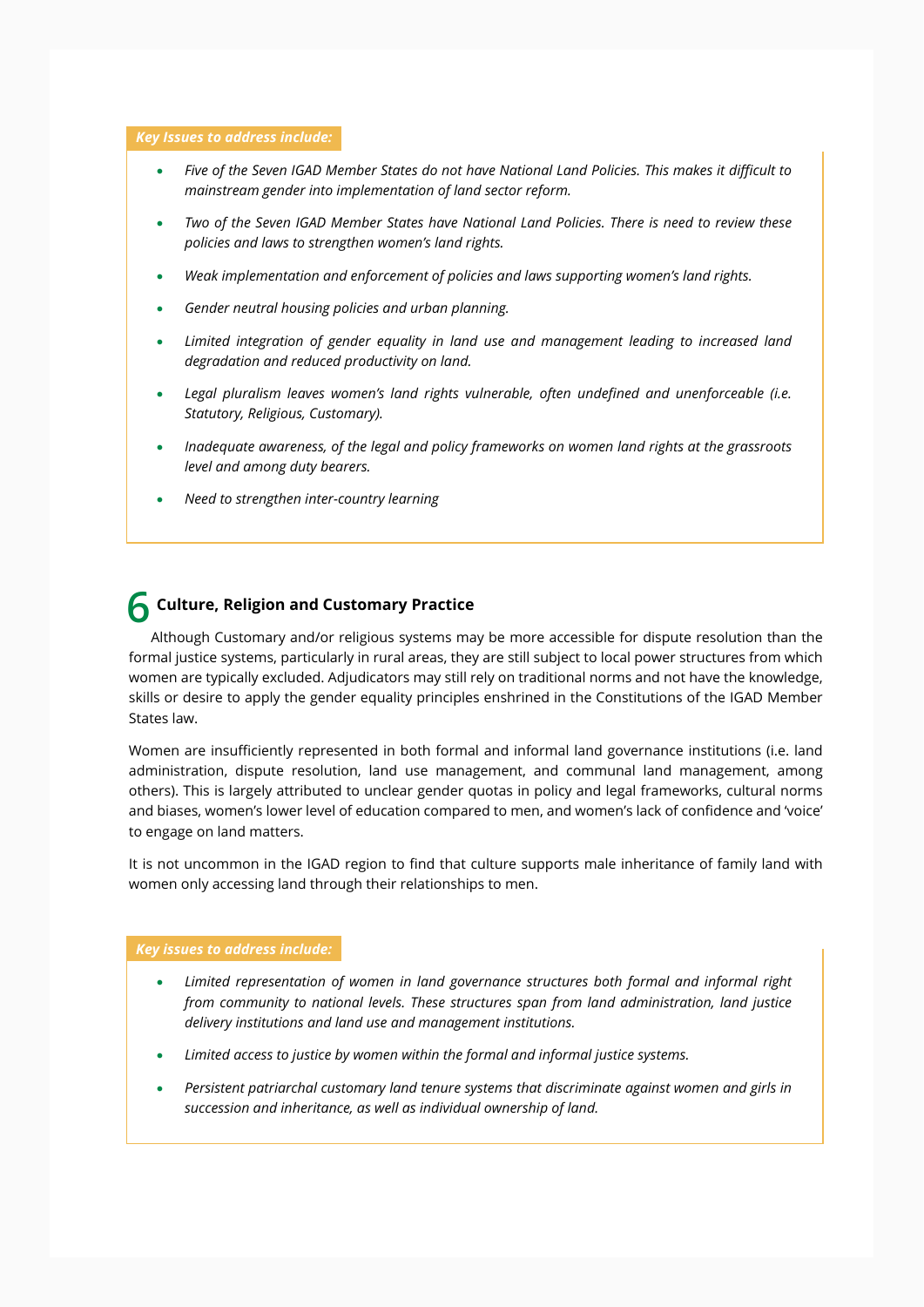#### **7 Urbanization and Inclusive, Resilient and Sustainable Cities**

Although women make crucial contributions to the prosperity of cities through their paid and unpaid labor, they remain at a disadvantage in terms of equitable access to work and living conditions, health and education, assets and representation in formal institutions and urban governance.

#### *Key Issues to address include:*

- *Women have weaker housing, land and property (HLP) rights compared to their male counterparts in urban areas, limiting their social and economic opportunities.*
- *Women are less represented in land administration and management structures i.e. land use planning, policy and law enforcement as well as conflict management.*
- *Land valuation and taxation is often gender–neutral.*
- *Increasingly women are becoming the heads of households, requiring them to make day-to-day decisions affecting shelter, food access and household economics.*
- *Homelessness is on the rise in the IGAD region and it mainly affects women, youth and children including internally displaced persons as a result of climate change related causes as well as refugee communities.*
- *Upgrading of small and intermediate towns into urban areas and cities often leads to increased evictions, resettlement or regularization programmes that greatly impact on the well-being of lowincome urban dwellers who are mostly women, girls, people living with disability (PWD), youth and older persons.*

#### **8 Large Scale Land-Based Investments (LSLBI)**

The negative impacts of Large-Scale Land- Based Investments (LSLBI) in Africa are disproportionately borne by women. Social disadvantages and the presumed subordinated position of women has led to a lack of their engagement, representation and participation in LSLBI negotiations and social protection programs.

#### *Key issues to address include:*

- *LSLBI leads to forced evictions which disproportionately negatively impacts women's access, ownership and control over land.*
- *Women will be differentially affected by any major change in tenure regimes, such as land transfers to investors in a context where women's rights to land are derived through relations to their male relatives either as daughters, mothers, wives or sisters.*
- *Social disadvantages and the presumed subordinated position of women and lack of formal land rights leads to greater impacts for LSLBI in the face of evictions, compensation and or resettlement.*
- *Women are often excluded from opportunities to participate and voice their interests in the management and proposed allocation of community land to investors.*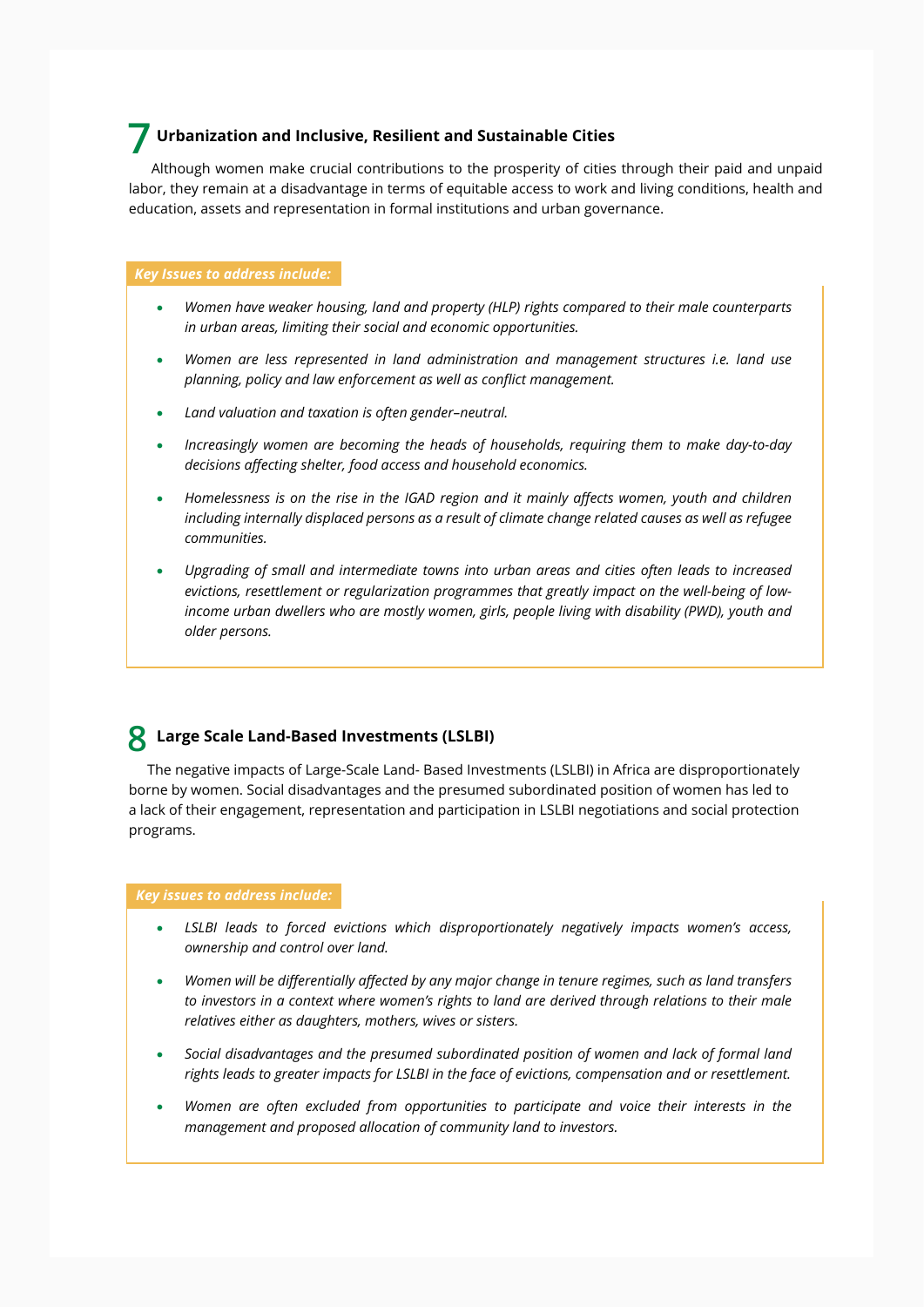#### **9 Capacity and Coordination of Land institutions and actors**

The gap between the law and its implementation is evident in all IGAD Member States for multiple reasons. One of the reasons is the inadequate coordination of land institutions and actors. Land institutions include those directly responsible for the governance of land tenure, such as the allocation and administration of land rights, land management and land use. Key land actors include Government, Civil society organizations. Weak coordination among these key agencies, limited collaboration and limited financial resources to implement land programs particularly on women's land rights are some of the key challenges. Across the region, land actors and institutions have inadequate expertise in deriving and implementing gender transformative approached necessary for closing the gender gap on land. Expertise in conducting gender analyses, gender budgeting and mainstreaming gender in policy, law and programs is limited.

#### *Key issues to address include:*

- *Key land sector actors have limited Institutional Capacity (human/technical & financial capacities) for gender analysis, gender responsive budgeting and gender mainstreaming in programming on land.*
- *Weak coordination and collaboration between land governance structures and key stakeholders on women's land rights*
- *Inadequate functional multi-agency/stakeholders platforms and forums for convening land actors, learning and sharing on bridging the gender gap on land.*

#### **Lack of Public Awareness/Information on WLR 10**

Implementation of positive laws in regard to gender equality on land is too often hindered by capacity and commitment of duty bearers and also exacerbated by women's lack of knowledge of their entitlements. Legal standards remain inadequate and complex, and the habitual use of statutory, religious, and customary laws concurrently and interchangeably complicates the whole situation.

 *Key issues to address include:*

- *Public is not aware of policy/legislative frameworks supporting women's land rights.*
- *Low literacy among women and lack of awareness of their land rights.*
- *Limited legal aid and legal education at community level.*

#### **Women's Leadership and Participation in Land matters 11**

In all IGAD Member states, it is recognized that participation of women especially grassroots women in land governance institutions and processes is quite limited. This contradicts international, regional and national commitments to women's leadership and empowerment. Their limited participation inhibits access to land information and land justice. It's important that women's participation is promoted in policy, law and program formulation processes including analysis, designing, planning, budgeting, implementation, monitoring and evaluation. The whole project management cycle must be inclusive.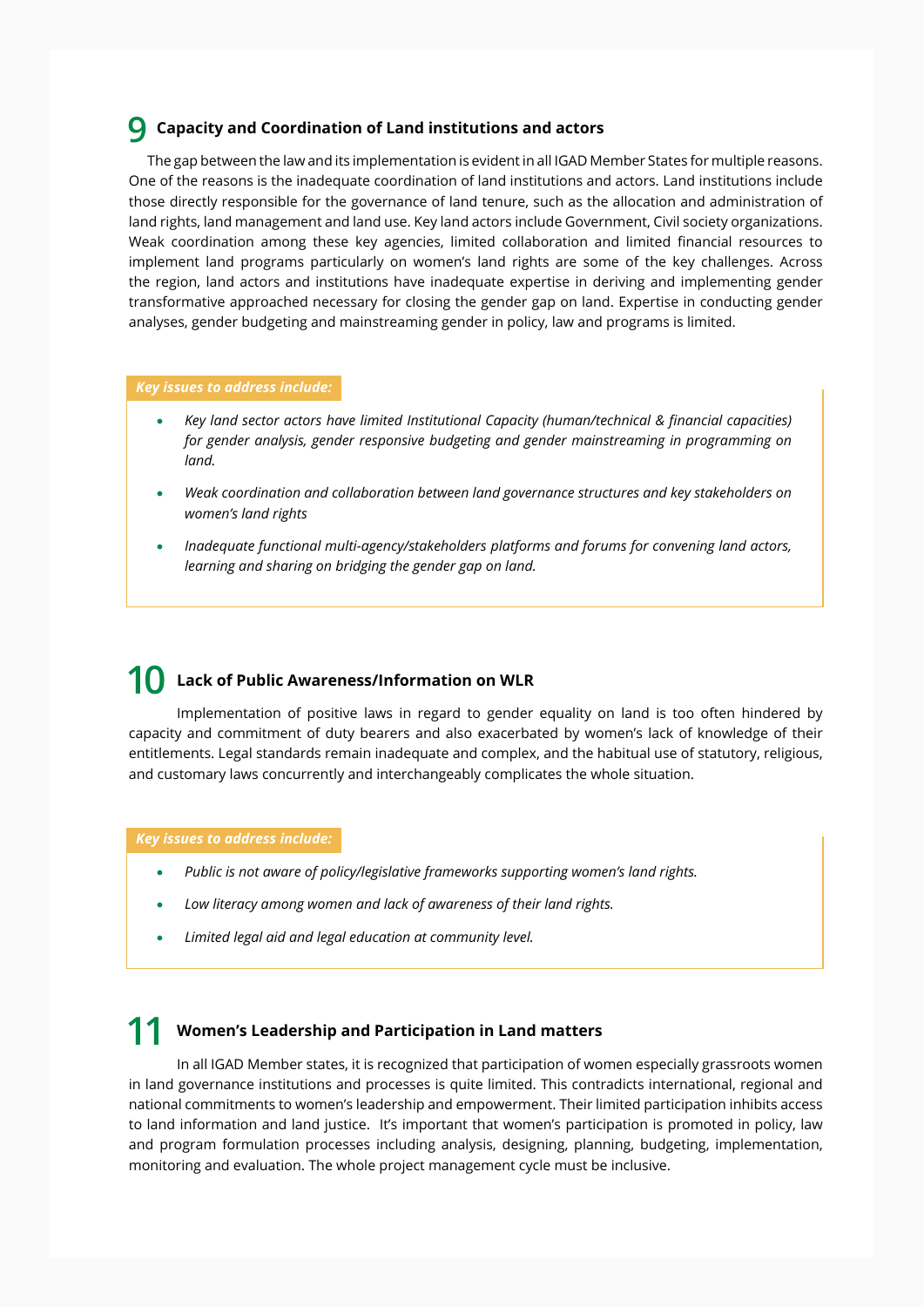#### *Key issues to address include:*

- *Limited participation and involvement of women in land governance processes in formal and informal systems.*
- *Limited accessibility of land information by women*
- *Limited capacity of women to participate and influence the land governance agenda at country and regional level.*
- *Low numbers of women leaders in land governance at various levels.*

### **Youth Agenda in Land 12**

Obstacles to youth's empowerment and realization of their land rights include - unfavorable land tenure systems and customary practices that do not take cognizance of youth needs for land; over reliance on inheritance, which limits youth choices in terms of timing, size, quality and location of land for their personal advancement; lack of financial resources to buy or rent land for investment; inadequate access to information and lack of legal protection of land rights for the youth; and lack of provision for youth in statesponsored land redistribution programs.

#### *Key issues to address include:*

- *Policies and legislation have not clearly articulated the land rights of the youth.*
- *Customary land systems offer few options for youth to control land while their parents are still alive.*
- *Rights for younger women are traditionally weaker, and customary institutions are ill-equipped to deal with the fact that younger women have increasingly become heads of households.*

### 13 Community/customary Land

Community/customary land have their own governance structure and customary rules which govern access to and use of these lands. These customary rules and structures often exclude women from rights to land that are available to men and from community- level decision making on land and property rights. At the same time, women's property rights under communal ownership are not properly defined and attaining equity is complex.

#### *Key Issues to address include:*

- *Gender responsive and conflict sensitive registration of community land rights is much needed in the IGAD Region.*
- *Lack of security of tenure for minority groups such as forest dwellers and hunter gatherer Communities found in reserved lands and or conservation areas requires attention.*
- *Lack of clear articulation of legal principles for the protection of women's rights within collectives and communal land holdings.*
- *Grabbing of common lands for large scale land-based investments leaves women, youth and children vulnerable.*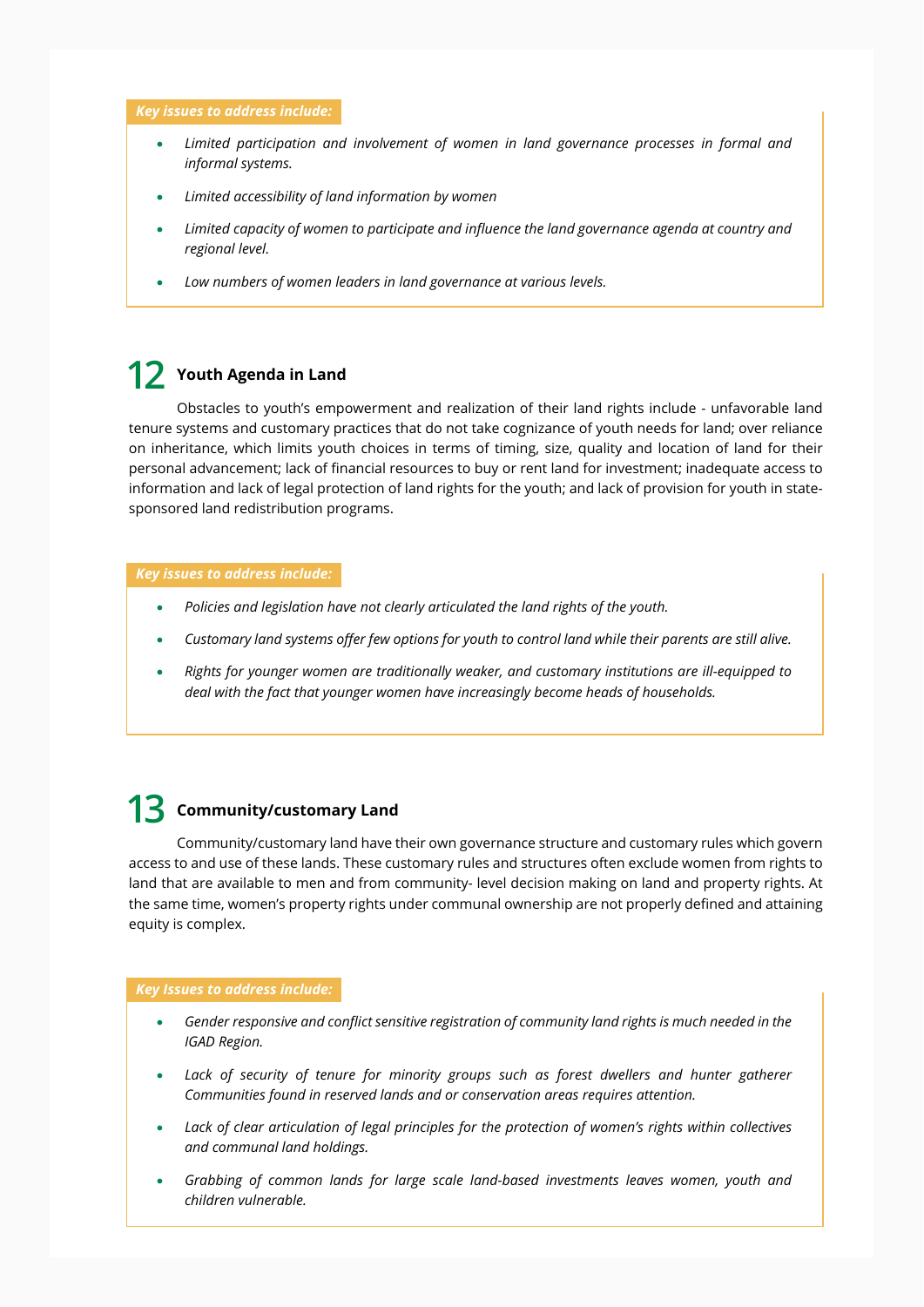### **14** Limited sex and Gender disaggregated data on land

Some of the IGAD Members states have taken steps to generate land data, however gender disaggregated data on land remains scarce across the region. Data is a powerful resource for more informed decision-making and advancing the women's land rights agenda through design, implementation and monitoring of program, more so participation of women in collection, collating and dissemination of land data is critical as it enables women to track progress in realizing their rights.

#### *Key issues to address include:*

- *Lack of sex disaggregated data and gender statistics on access to, use of and control over land and other productive resources is a glaring gap in the IGAD region.*
- *Limited involvement of women and other marginalized groups in collecting gender and land data.*

#### **Strategies for Accelerating Actions towards Achieving Women's Land rights in the IGAD Region**

In order to address the above identified issues; We, as Member States representatives, intergovernmental organizations, civil society organizations, researchers and grassroots women commit ourselves to harness our efforts (individually and collectively) to address the above issues through the following strategies:

## **15** Policy and Legislative Frameworks

- Formulate Comprehensive National Land Policies that integrate gender equality and equity principles.
- Review/Repeal inadequate laws and policies and outlaw regulations, customs and practices that discriminate against women in relation to land.
- Implement and Enforce land policies and laws that promote gender equality.
- Promote Land Rights Awareness and community Education through the development of simplified and easy to read and understand policy and legal IEC materials.
- Promote intercountry learning between the Member States especially between the Member States that have developed and implemented policies and those yet to develop to learn from the experiences and lessons.
- Promote the need for spousal consents
- Promote intercountry learning to enable countries that are yet to develop their policy and legal frameworks learn from those that have them, have implemented and thus have experiences. Lessons can be documented and shared.

### **16** Culture, Religion and Customary Practices

- Recruit and train champions (including male champions) to advance the WLR agenda from grassroots to regional levels.
- Strategically engage with the custodians of culture and religion, to help change mind-set leading to social transformation toward gender equality in ownership, access to and control over land resources.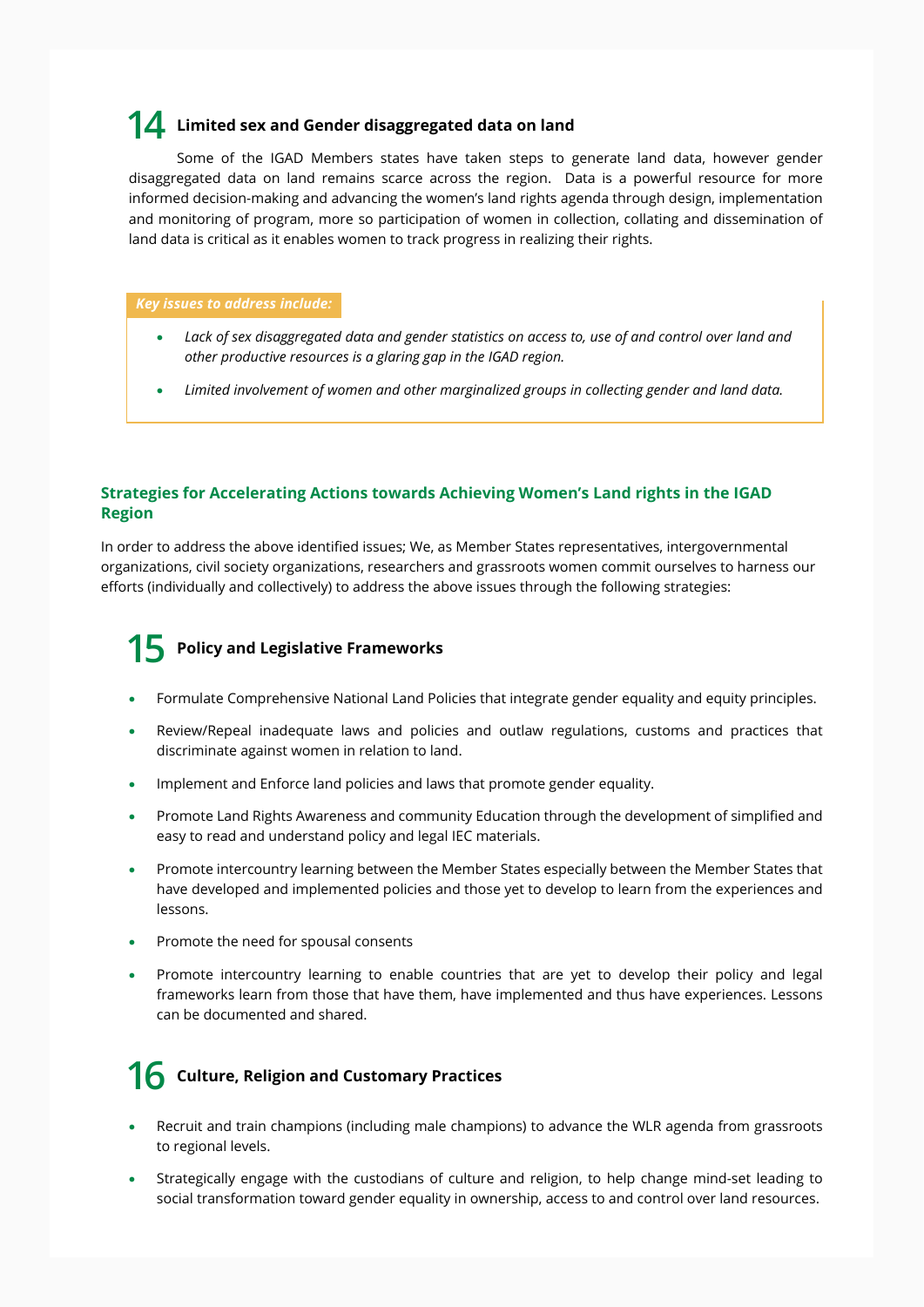- Increase legal aid, awareness and literacy at community level.
- Strengthen male engagement for social norm transformation on traditional norms, practices and values that discriminate against women.
- Continuously engage with political leadership for support and commit in addressing women's rights to land.

#### **Urbanization and Women's Land and Housing Rights 17**

- Prioritise housing, land and property (HLP) rights for all in policies, programs and strategies; especially for women and marginalized groups, including raising awareness of their HLP rights
- Institute Gender Responsive Physical Planning Standards and guidelines, for preparation, submission and presentation of Physical Development Plans
- Strengthen women's economic and entrepreneurial capacities to enable them sustain themselves and their households, accompanied by awareness raising on tenure security, referral pathways, and legal aid services provision.
- Provide economic incentives including tax incentives/relief/credit arrangements for women's HLP rights in urban areas (land purchasing through Savings and Credit Societies, mortgages, payment of discounted land rates etc.)
- Address the challenge of homelessness –to reduce gender-based violence (GBV) mainly affecting women and girls' dignity and rights.
- Include women especially those living with disability in governance of HLP rights in urban and periurban contexts to ensure that programs and policy decisions are gender responsive.
- Collect accurate, reliable and timely sex disaggregated HLP data for policy decisions.

## **Large Scale Land Based Investment 18**

- Roll out a gender impact assessment of LSLBI on food and livelihoods in the region.
- Make mandatory Gender Impact Assessment (i.e. Gender Analysis), compensations/benefits equivalent to Environmental and Social Impact Assessment (ESIA) before an LSLBI
- Strengthen the valuation and compensation laws to secure women land rights in the region.

### **Capacity and Coordination of Land institutions and actors 19**

- Establish a fully operational Gender Unit in Ministries of Lands and Focal Points in related Ministries/ Land Structures with Technical and Financial Capacity to monitor progress on the implementation of the National Women's Land Rights Agenda.
- Build capacity of stakeholders in land justice and alternative dispute resolution mechanisms. The capacity building should focus on abroad range of stakeholders such as advocates, traditional leaders, religious leaders, judicial officers, local courts, civil society organizations, and for land administration and management structures at all levels.
- Support capacity-building and training on women's rights, gender analysis and gender mainstreaming for land professionals charged with implementing land policies and programming.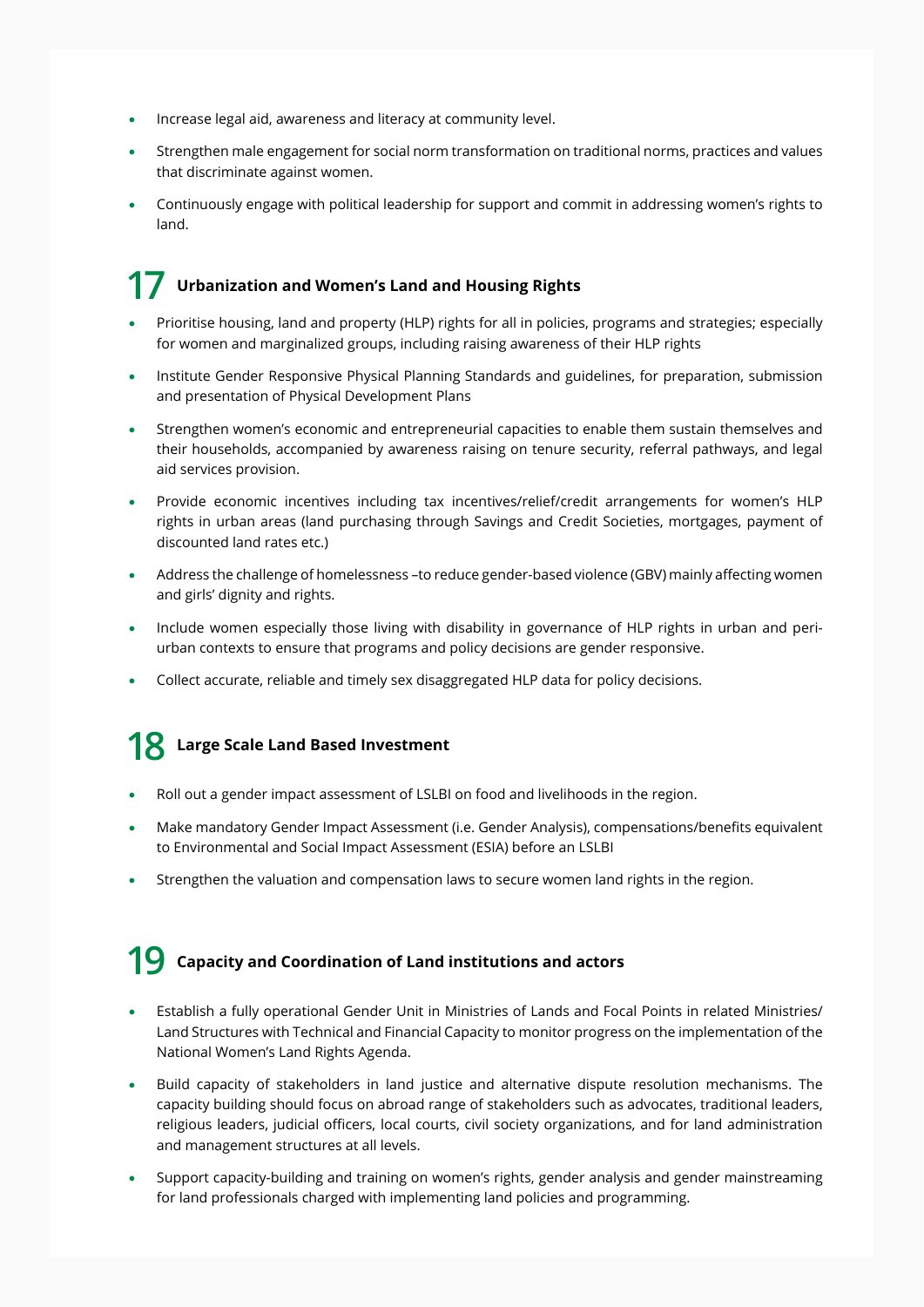- Establish mechanisms to hold land authorities accountable for ensuring that gender is effectively mainstreamed into all programmes and policy processes.
- Adopt gender-responsive land budgeting for the implementation of existing land laws, policies and programmes as well as for the development of new laws, policies and programmes that are necessary for advancing gender equality on land.
- Strengthen coordination amongst stakeholder working on gender equality on land such as the Land Implementation Units, women's land rights committees/ working groups/platforms to embrace a multistakeholder approach drawing in academia, civil society and the private sector among others.
- Facilitate stakeholder engagement among actors, peer learning and support coordination of efforts at regional level to strengthen cross country learning and transnational gender transformative land governance programing.

#### **Public Awareness/Information on Women's Land Rights (WLRs) 20**

- Embrace a multi–stakeholder approach to public awareness/education for all, leveraging on the comparative advantage of land actors at country and regional level. This will facilitate better understanding of existing land policies, laws and commitments made to implement them.
- Sensitize women on their rights to land, mechanisms through which they can access land justice, and options available to empower them to utilize the existing systems to assert their rights to land.
- Institutionalize legal aid in policy and law to be provided at the lowest level of governance and provide community outreach through paralegal services, pro bono services and community courts.

#### **Women's Leadership and Participation in Land matters 21**

- Support participation and effective engagement of women and their organisations in the formulation of laws, policies and programmes of women.
- Ensure women's rights organisations are effectively represented on equal terms with men in all decisionmaking structures relevant to land, from community to regional levels
- Put in place mechanism to avail women and women's rights groups/ information on land governance, decision-making processes relevant to land, and ensure that different sections of women are able to benefit from capacity-building.
- Create quotas for women's participation in land governance.
- Establishing local forums that encourage and ensure meaningful participation of women and other marginalised groups.

### **Youth Agenda in Land 22**

- Integrate youth needs for land in land policies and legislative frameworks.
- Create a stronger enabling environment for youth on land, which weighs policies, laws, and interventions specifically designed to address the unique challenges youth face.
- Mainstream youth and especially young women's needs as a priority in land programs.
- Make national and regional land sector strategies, youth responsive.
- Create an opportunity for the youth at every decision-making level in all the land governance structures.